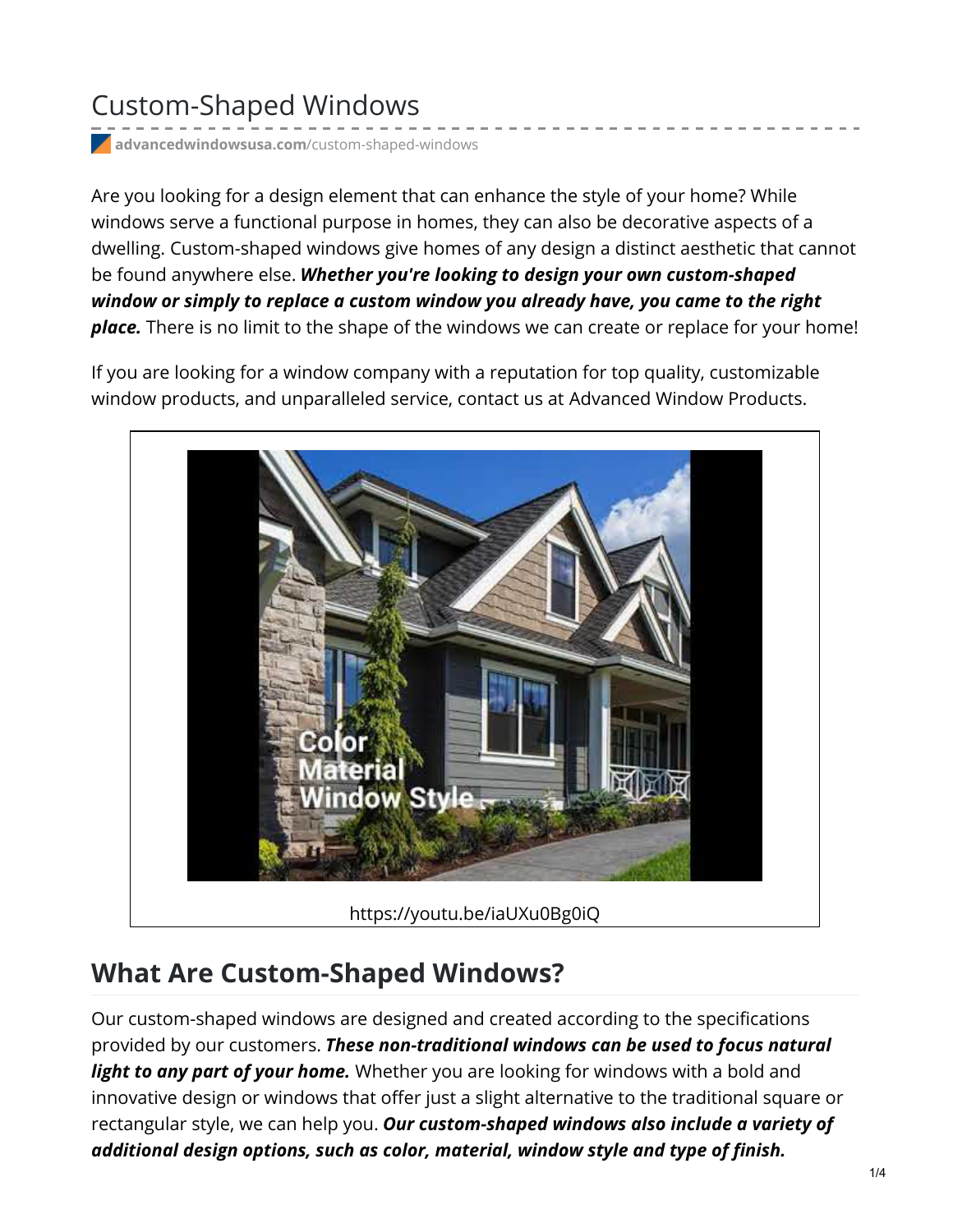We manufacture windows in shapes that include, but are not limited to:



- Half or full oval
- Eyebrow
- Cathedral
- Equilateral triangle
- Irregular triangle
- Gothic
- Trapezoid
- Half circle
- Hexagon
- Equilateral pentagon
- Left or right pentagon
- Ellipse
- Quarter arch
- Quarter circle

## **Benefits of Our Custom-Shaped Windows**

Custom-shaped windows can provide an array of benefits for the interior and exterior of your home.

**Energy Efficiency**. We use [LoE-366](https://advancedwindowsusa.com/energy-efficient-glass) glass, a glass produced by Cardinal Glass Industries, for all of our window products. With its design of multiple coats of silver, *this glass is able to make your customized window energy efficient throughout the*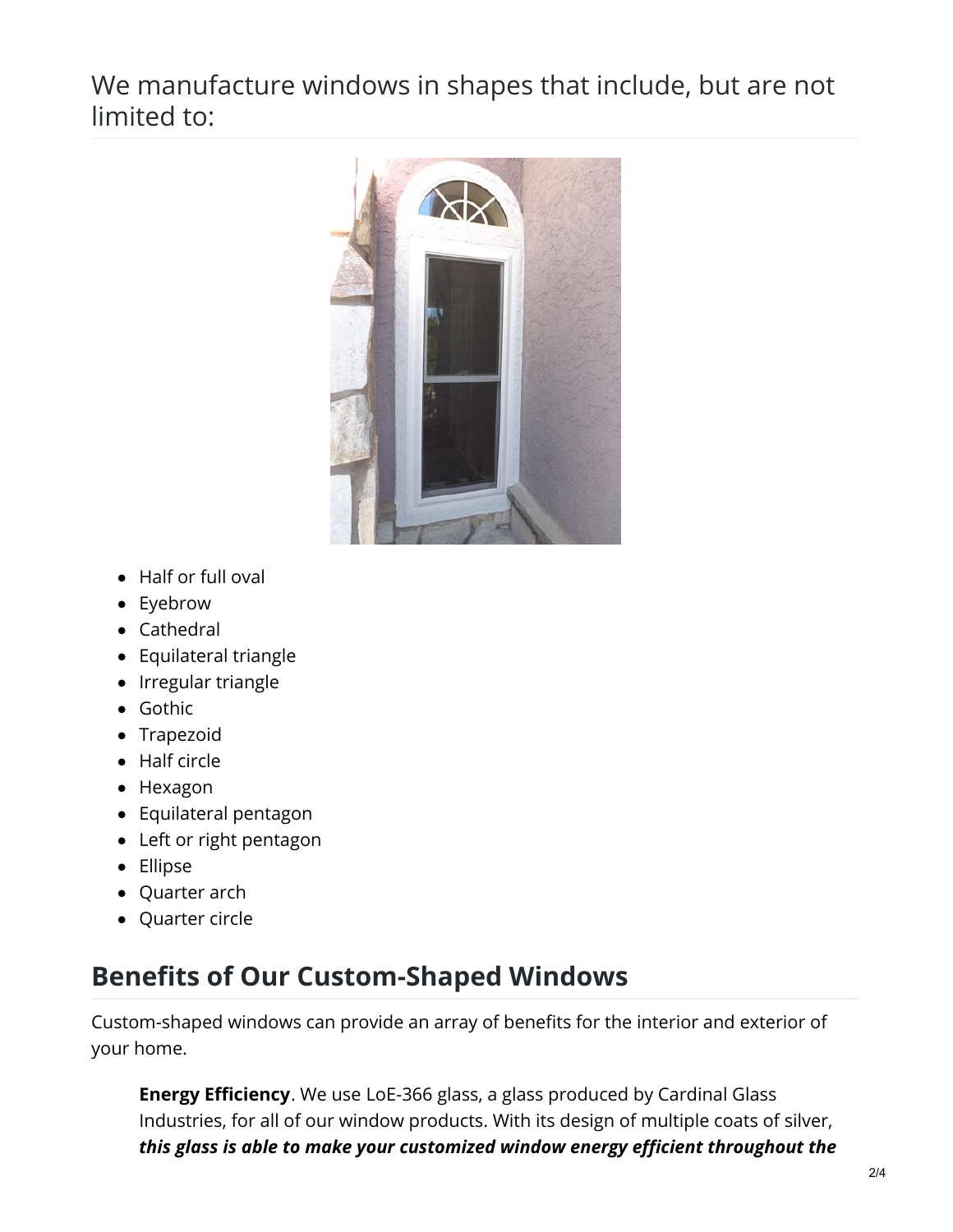*year,* allowing you to save money on your monthly utility expenses.

**Versatility**. Your options are limitless when it comes to the shape and style of the windows you want for your home. *The infinite design options allow you to create a space that is uniquely yours* and that is accentuated from inside the home as a point of interest as well as from the outside where your home's curb appeal will stand apart from the others.

**Durability**. Our custom-shaped windows are constructed specifically for your home using only the highest quality materials to ensure long-lasting products. *When used as stationary or non-operable windows, the lack of moving component eliminates the wear that movable windows may sustain.*

Serving All of Your Custom-Shaped Window & Custom Window Replacement Needs



Advanced Window Products has been providing superior window products and replacement services to Salt Lake City, UT, and the surrounding areas since 1986. *Whatever your windows needs are for your home, we can create a customized solution for you.*

*All of our windows are manufactured in-house by professional and talented builders* who take pride in providing our customers with windows products that exhibit unparalleled craftsmanship. We believe everyone should have access to the windows solutions we offer, which is why we also provide [convenient](https://advancedwindowsusa.com/home-improvement-financing) finance options for our products and services. In addition to windows, we also provide products and services for [sliding](https://advancedwindowsusa.com/doors) glass doors and for [wood](https://advancedwindowsusa.com/why-choose-us/wood-siding-utah) and vinyl [siding](https://advancedwindowsusa.com/vinyl-siding).

When someone is looking to put windows in their home, one of the options that they might elect to go with is custom-shaped windows. This is a unique option that people might be interested in learning more about. When it comes to custom shaped windows, there are a